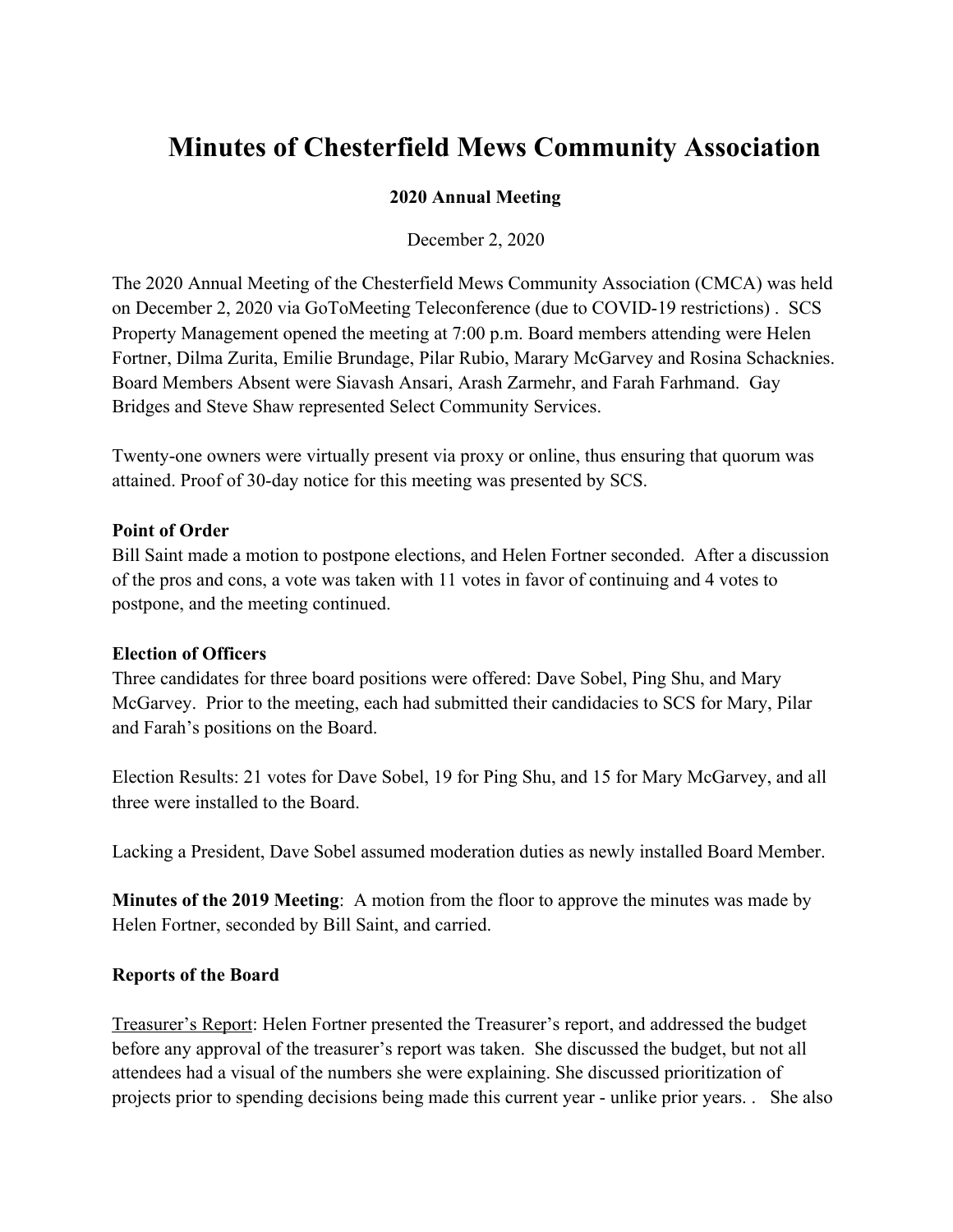noted that the Paving project was completed this past year at less cost than anticipated as asphalt prices were less than projected.

The board report was moved to approve by Patrick, seconded by Emilie, and carried.

President's Report: There was no President's Report due to absence of a president.

Architectural Control Report: SCS reported that letters of violation were sent. Associa architectural inspector noted 114 violations and 49 letters were sent out. Rosina asked what time frame was provided, and Emilie answered that the letter states 30 days to take action or respond. Steve Shaw reported that all cited issues from letters have been responded to but not all were solved. Steve will provide a specific update by the end of next week. The report was then motioned to be approved by Chris Bobbitt, and seconded by Scott Loube, and the motion carried.

Grounds Working Group: In response to homeowners' requests, the Grounds Working Group (GWG) developed a prioritization of projects and tasks to be performed ranging from immediate to routine. The first of these projects (bucket 1) was the most urgent. It included taking down five dangerous trees, cutting dangerous limbs, and grinding tree stumps at a cost of \$5,000. The next set of tasks (bucket 2) is based solely on homeowners' requests for overdue tree maintenance and soil erosion. No action has been taken on these priorities. John Whitlock asked whether the Grounds Master Plan was that still in effect, which had been adopted previously based on prioritization of projects? Bill Saint agreed that it does not seem to be used. John Whitlock states that there appear to be ad hoc decisions being made. was that the board is responding to homeowner requests – in a reactive way – rather than the proactive intent of the Grounds Master Plan. Correction: A RFP for bucket two was sent out and 4 proposals recieved; and was not resolved prior to Annual Meeting.

A question was asked if the Grounds Master Plan in the budget? Treasurer reported that money is a line item, but the money may be spent on grounds project outside the Master Plan. This document is on our website. Steve Shaw stated that the Grounds Master Plan needs to be updated & reviewed annually to be useful. Dave Sobel summarized that this plan must be updated, reviewed, action items should come out of that. Helen moved to approve the report, Chris Bobbitt seconded, and the motion carried.

Social Committee: No committee in place at this time, particularly with COVID-19 restrictions.

Unfinished business: None to report

# **Open Forum**

Scott  $\&$  Baysi Loube expressed concerns over maintenance of tennis court  $\&$  tot lot.